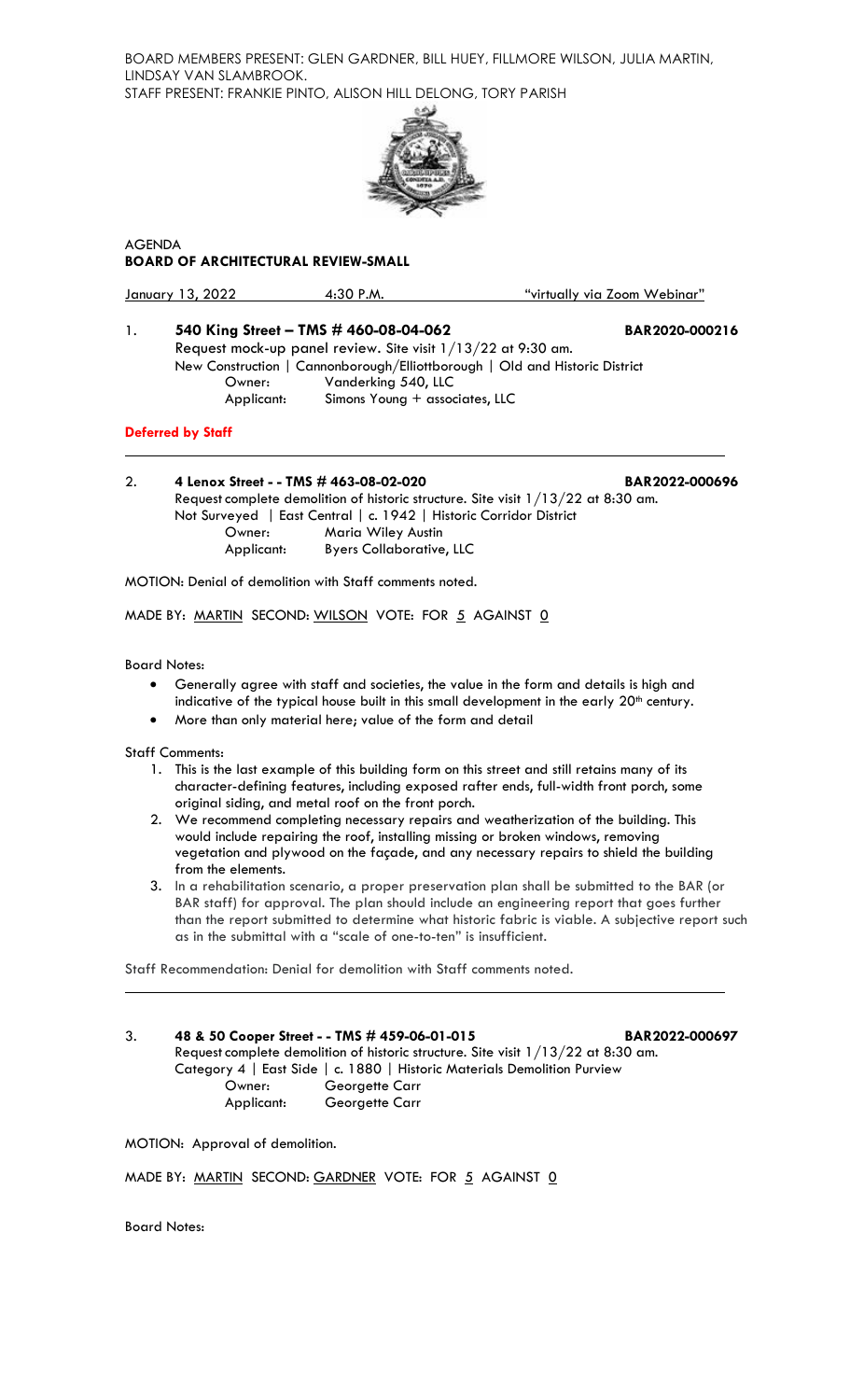# **BOARD OF ARCHITECTURAL REVIEW-SMALL**

#### July 22, 2021 Page | **2**

- Disagree with staff comments; one story buildings on Sanborns, don't see what is worth saving; historic fabric has been so compromised; there is not a great case to save it; original structure not there now
- Historic fabric not there, no strong reason to save
- Previous demo app had form/existing form, this form is not significant/original

Staff Comments:

- 1. Character defining features are in salvageable condition. The original wood siding is visible on the side elevation of 50 Cooper underneath the vinyl siding, which has encased the original fabric. The original wood siding is visible on the rear elevation of 48 Cooper, however, much of the original building form has been altered or removed.
- 2. For 48 Cooper: Google imagery shows that an addition to the property and overall renovations were completed ca. 2015. There are no City records of this work.
- 3. We recommend completing necessary repairs and weatherization of the building. This would include repairing the roof, installing missing or broken windows, removing vegetation and plywood on the façade, and any necessary repairs to shield the building from the elements.
- 4. In a rehabilitation scenario, a proper preservation plan shall be submitted to the BAR (or BAR staff) for approval. The plan should include an engineering report that goes further than the report submitted to determine what historic fabric is viable. A subjective report such as in the submittal with a "scale of one-to-ten" is insufficient.

Staff Recommendation: Denial for demolition with Staff comments noted.

4. **23 Ann Street - - TMS # 460-16-02-010 BAR2021-000624** Request preliminary approval for four murals on the west elevation of building. Category 2 | Mazyck-Wraggborough | c. 1840 | Old and Historic District Owner: City of Charleston<br>Applicant: Dan Sweeney Dan Sweeney

MOTION: Preliminary approval with Staff comment #1 and Board comment and Final Review by Staff

MADE BY: GARDNER SECOND: HUEY VOTE: FOR 4 AGAINST 0 MARTIN RECUSED

BOARD COMMENTS: the second part of comment 2; either remove perimeter from text frames or simply them to not be misleading

Board Notes:

- Asked what type of paint; possibly latex to be long lasting. This submittal is an improvement; agree with comment #3. Not as bothered by the fictitious sign or the reference to a certain business.
- Some refinement is needed, but overall satisfied
- Artwork=subjectivity; some verbiage could be removed; skyline comment—there is subjectivity in artwork; agree with comments 1&2 minus 3
- Agree with comment 3

Staff Comments:

- 1. Proposal is less generic than previous submittal, but now includes extraneous text that doesn't relate to the business.
- 2. As proposed, the design reads as a fictitious vintage sign, and this creates a false sense of history which is inappropriate. The text along the frames should be removed on each panel. If Board permits the text in the frame, incorrect spelling of "Smooth" which in this usage should be "Smoothe."
- 3. Restudy skyline of Charleston for accuracy.

Staff Recommendation: Preliminary approval with Staff Comments noted.

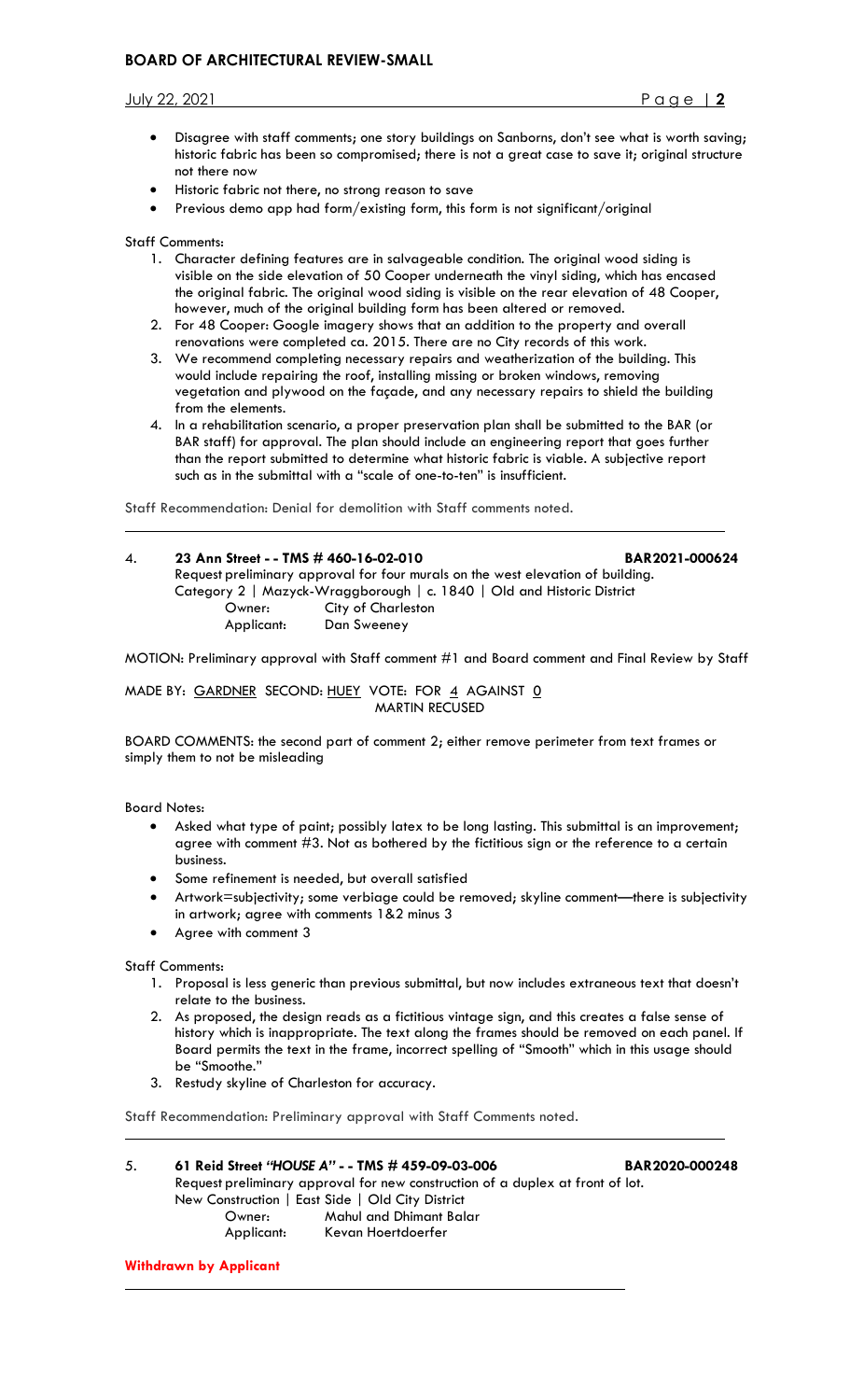# **BOARD OF ARCHITECTURAL REVIEW-SMALL**

July 22, 2021 Page | **3**

## 6. **32 Ann Street - - TMS # 460-12-02-106 BAR2022-000702** Request new lighted sign to replace existing. Category 2 | Wraggborough | c.1848 | Old and Historic District Owner: Charles Carmody Applicant: Studio A, Inc., Whitney Powers

MOTION: Deferral providing the applicant more time to put more information together.

MADE BY: HUEY SECOND: MARTIN VOTE: FOR 5 AGAINST 0

## Board Notes:

• Provide cut sheets and real photo examples of this type to give this the fullest consideration

Staff Comments:

1. BAR policy does not support neon and generally has not supported faux neon. While we do not oppose the use of lighting at this location and for this business, Staff does not think the use of faux neon is appropriate.

Staff Recommendation: Denial with Staff comments noted.

| 7.      | 162 Queen Street - - TMS #457-08-03-024<br>Request new garden shed and expansion/renovation of rear addition.<br>Category 2   Harleston Village   c. 1852   Old and Historic District | BAR2022-000698                                     |  |
|---------|---------------------------------------------------------------------------------------------------------------------------------------------------------------------------------------|----------------------------------------------------|--|
|         | Owner:<br>Applicant:                                                                                                                                                                  | Pamela & Gerry Rooney<br>Julia Martin              |  |
| MOTION: |                                                                                                                                                                                       | Conceptual approval with FRPS with staff comment 2 |  |

MADE BY: HUEY SECOND: GARDNER VOTE: FOR 4 AGAINST 0 MARTIN RECUSED

# Board Notes:

- Roofline will actually be less invasive to the fabric; disagree with staff comments 1 and 3 can be handled at staff, has no problem with color
- Color to be approved by staff.

#### Staff Comments:

- 1. While we appreciate that the addition is clearly delineated as subordinate to the original house in the stepped-down height, we feel that a gable roof would better relate to the original house which has three existing sections of gable roofs.
- 2. Regarding the shed, Staff appreciates the shutters with hardware, the brick step which relates to the house, and the standing-seam gable roof.
- 3. Clarity the proposed color for the addition and garden shed, as the rendering depicts black or Charleston Green, which is typically not used as the primary color for a structure.

Staff Recommendation: Conceptual approval with Final Review by Staff.

| 8. | 9 George Street - - TMS # 458-01-03-004                                           |                                       | BAR2022-000699 |  |  |  |
|----|-----------------------------------------------------------------------------------|---------------------------------------|----------------|--|--|--|
|    | Request conceptual review of alteration to rear 2000s addition to historic house. |                                       |                |  |  |  |
|    | Category 3   Ansonborough   c. 1813   Old and Historic District                   |                                       |                |  |  |  |
|    | Owner:                                                                            | John and Kristina Bourguard           |                |  |  |  |
|    | Applicant:                                                                        | Julie Keyes, Steel Marsh Architecture |                |  |  |  |

MOTION: Deferral to study a one-story volume porch enclosure on the newest addition

MADE BY: MARTIN SECOND: GARDNER VOTE: FOR 5 AGAINST 0

Board Notes:

- Though the rear addition is recent, it was thoughtfully designed, and this alteration dramatically affects that in a negative way; change to a really simple form, constructed well
- Clarify to draw the addition roof plan to flat-lock instead of standing seam (currently drawn); current proposal exacerbates the unfortunate piazza enclosure; also doesn't care about the porch railing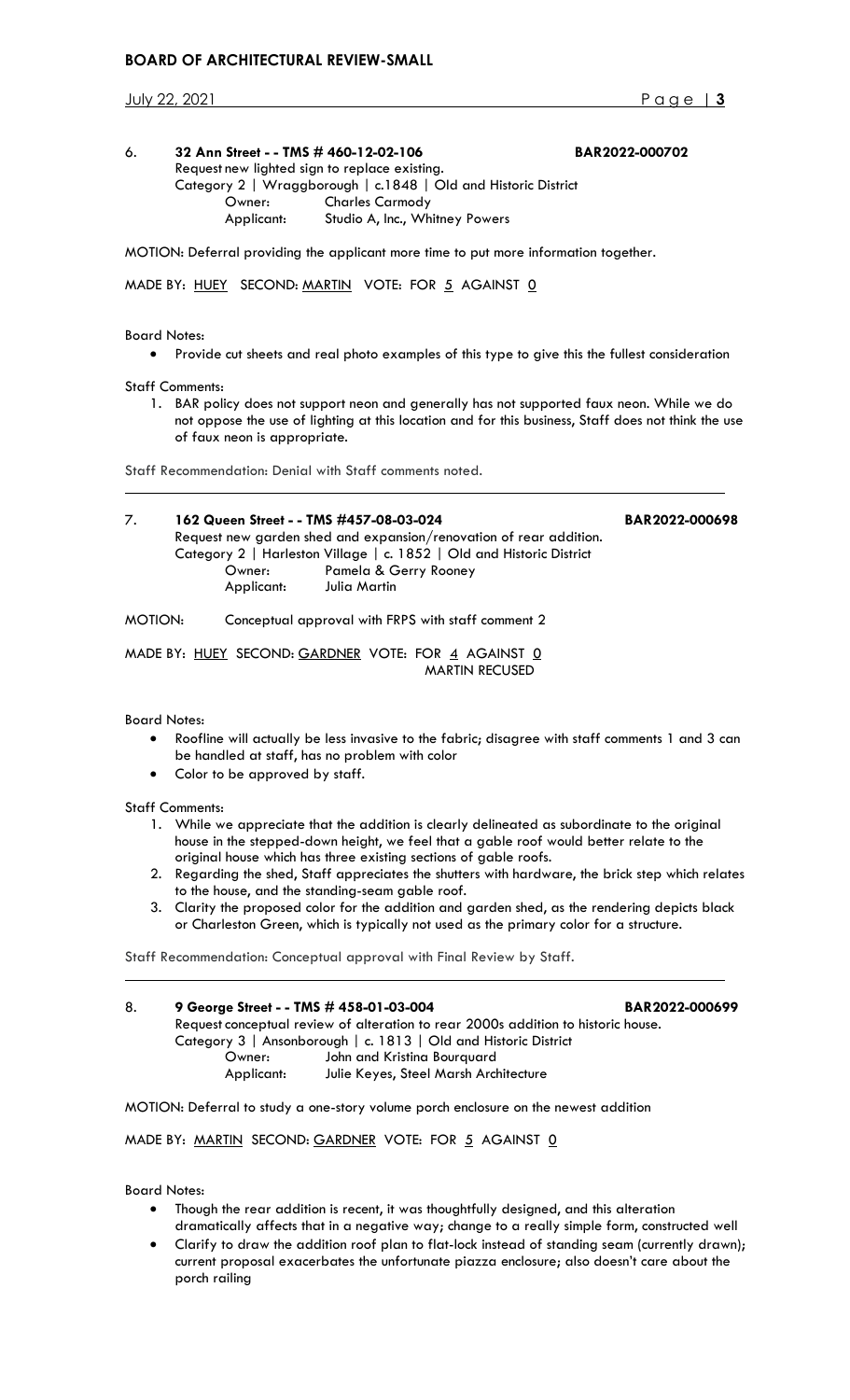July 22, 2021 Page | **4**

- Try to minimize the public visibility
- Too many additions
- Consider just doing a one-story addition
- Do not want to approve a continuation of the 60s enclosure into this

## Staff Comments:

- 1. The proposed addition needs to be further delineated from and subordinate to the historic home by recessing the addition slightly more than the proposed depth. The addition was subordinate in nature, and the proposal diminishes the level of subordination.
- 2. Restudy options for the pitch of the roof on the proposed addition. The rendering on page A3D-1 depicts a more steeply pitched roof than is evident on the roof plan and elevations.
- 3. Maintain the balustrade on the rear portion of the non-historic porch in order to relate to the original house.

Staff Recommendation: Conceptual approval with Staff comments noted and Final Review by Staff.

9. **371 King Street - - TMS # 457-04-02-026 BAR2022-000700** Request approval of repairs to terra cotta façade including the approval of replacement tile. Site visit 1/13/22 at 9:30 am. Category 4 | none | c. 1918 | Old and Historic District Owner: Garden Theatre, LLC Applicant: Brett Laureys, Wiss, Janney, Elstner, Associates, Inc

MOTION: Final Approval with Staff comments

MADE BY: MARTIN SECOND: HUEY VOTE: FOR 5 AGAINST 0

#### Staff Comments:

- 1. Retain and reuse as much of the original tile on the building as possible.
- 2. Monitoring, as required by Staff, to occur every six months.

Staff Recommendation: Final Approval with Board and Staff comments

| 10. | 4 Percy Street - - TMS # 460-08-03-156                                         |                           | BAR2022-000701 |  |
|-----|--------------------------------------------------------------------------------|---------------------------|----------------|--|
|     | After the fact request for alterations to historic house.                      |                           |                |  |
|     | Category 4   Cannonborough / Elliottborough   c. 1895-1905   Old City District |                           |                |  |
|     | Owner:                                                                         | Cedar Point Holdings, LLC |                |  |
|     | Applicant:                                                                     | Lake Howard               |                |  |

MOTION: Deferral pending a meeting on site between staff, the owner, and contractors to evaluate and compose a concise list of issues and then Staff discretion as to whether those issues need to return to the Board

MADE BY: HUEY SECOND: GARDNER VOTE: FOR 5 AGAINST 0

Board Notes:

- Want clarity on enclosing piazzas.
- Need thorough documentation
- There used to be siding on the parapet and now wrapped in metal; windows have exposed vinyl jambs liners which wouldn't be approved; side elevation has changed a lot, have not seen to raise a historic window for a kitchen counter; 6 Percy has original windows (sister house) has 6/6 windows which would be more appropriate
- Attention was not paid to trying to put windows with original light patterns in the correct locations; only one portion of issues
- Deferral to meet with all parties and staff

Staff Observations:

1. This project is coming to the Board following a Hold being placed on the property's permits and a request to present to the Board, after seeing that the work completed, did not match the plans approved by BAR Staff (from piecemealed permits which accumulates to large scope of work). Some work is after-the-fact, some has not adhered to BAR